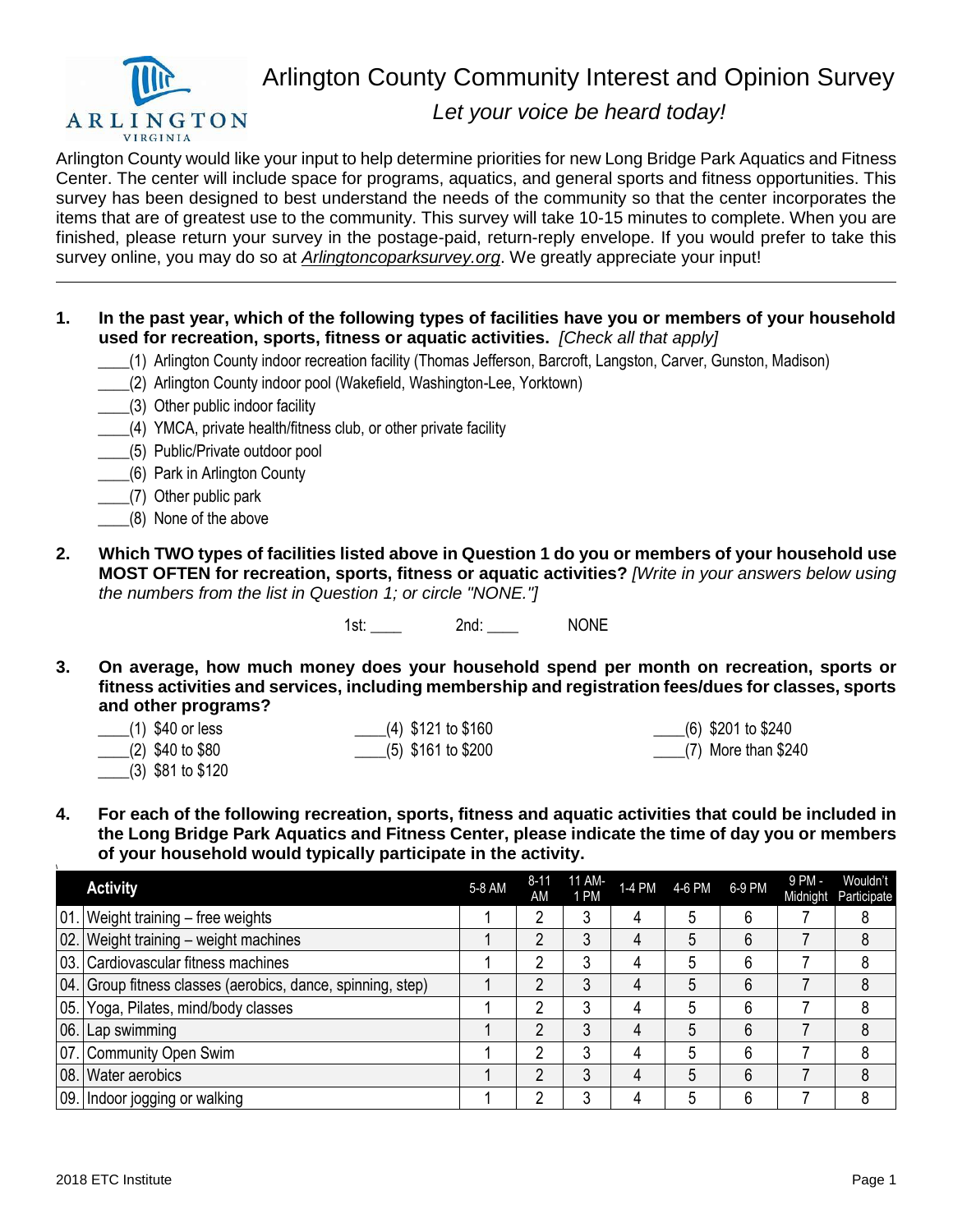| 5.  |                       | Would you be more likely to purchase an individual membership to the Long Bridge Park Aquatics<br>and Fitness Center if it also gave you access to other Arlington County fitness facilities (Barcroft,<br>Thomas Jefferson, Fairlington, etc.)? |                                                                             |  |                                                                                                                                                                                                   |  |  |  |  |
|-----|-----------------------|--------------------------------------------------------------------------------------------------------------------------------------------------------------------------------------------------------------------------------------------------|-----------------------------------------------------------------------------|--|---------------------------------------------------------------------------------------------------------------------------------------------------------------------------------------------------|--|--|--|--|
|     |                       | $(1)$ Yes                                                                                                                                                                                                                                        | (2) No (3) Not Sure                                                         |  |                                                                                                                                                                                                   |  |  |  |  |
| 6.  |                       |                                                                                                                                                                                                                                                  | if it also gave you access to the Arlington County school pools?            |  | Would you be more likely to purchase a pass to the Long Bridge Park Aquatics and Fitness Center                                                                                                   |  |  |  |  |
|     | $\frac{1}{2}$ (1) Yes |                                                                                                                                                                                                                                                  | (2) No (3) Not Sure                                                         |  |                                                                                                                                                                                                   |  |  |  |  |
| 7.  |                       | membership?                                                                                                                                                                                                                                      |                                                                             |  | Do you currently have an Arlington County adult fitness membership or a senior adult fitness                                                                                                      |  |  |  |  |
|     |                       |                                                                                                                                                                                                                                                  | (1) Yes [Answer Q7a.] (2) No [Skip to Q8.]                                  |  |                                                                                                                                                                                                   |  |  |  |  |
|     | 7a.                   |                                                                                                                                                                                                                                                  | How often do you swim for exercise?                                         |  |                                                                                                                                                                                                   |  |  |  |  |
|     |                       | $\qquad$ (1) Daily<br>$\frac{1}{2}$ Weekly                                                                                                                                                                                                       |                                                                             |  | $\frac{1}{2}$ (3) Once or twice a month<br>(4) I don't swim for exercise                                                                                                                          |  |  |  |  |
| 8.  |                       |                                                                                                                                                                                                                                                  | (1) Yes [Answer Q8a.] (2) No [Skip to Q9.]                                  |  | Do you currently have an Arlington Public Schools Pools Membership                                                                                                                                |  |  |  |  |
|     | 8a.                   |                                                                                                                                                                                                                                                  |                                                                             |  |                                                                                                                                                                                                   |  |  |  |  |
|     |                       | $\underline{\hspace{1cm}}(1)$ Daily                                                                                                                                                                                                              | How often do you swim for exercise?                                         |  | $\frac{1}{2}$ (3) Once or twice a month                                                                                                                                                           |  |  |  |  |
|     |                       | (2) Weekly                                                                                                                                                                                                                                       |                                                                             |  | (4) I don't swim for exercise                                                                                                                                                                     |  |  |  |  |
| 9.  | ONE <sub>1</sub>      |                                                                                                                                                                                                                                                  |                                                                             |  | Please indicate which of the following statements you most support regarding memberships for<br>non-residents of Arlington County to use the Long Bridge Park Aquatics and Fitness Center. [Check |  |  |  |  |
|     |                       |                                                                                                                                                                                                                                                  |                                                                             |  | (1) Non-residents should be eligible for a membership at the same price as residents [Skip to Q10.]                                                                                               |  |  |  |  |
|     |                       |                                                                                                                                                                                                                                                  |                                                                             |  | (2) Non-residents should be eligible for a membership, but for a higher fee than residents [Answer Q9a & Q9b.]                                                                                    |  |  |  |  |
|     |                       |                                                                                                                                                                                                                                                  | (3) Non-residents should be not be eligible for a membership [Skip to Q10.] |  |                                                                                                                                                                                                   |  |  |  |  |
|     | 9a.                   |                                                                                                                                                                                                                                                  |                                                                             |  | How much higher should the fee be for non-residents for single swims?                                                                                                                             |  |  |  |  |
|     |                       | __(1) 25% Higher<br>(2) 50% Higher                                                                                                                                                                                                               |                                                                             |  | (5) More than 100% Higher                                                                                                                                                                         |  |  |  |  |
|     |                       | (3) 75% Higher                                                                                                                                                                                                                                   |                                                                             |  |                                                                                                                                                                                                   |  |  |  |  |
|     | 9b.                   |                                                                                                                                                                                                                                                  |                                                                             |  | How much higher should the fee be for non-residents for a membership?                                                                                                                             |  |  |  |  |
|     |                       | (1) 25% Higher                                                                                                                                                                                                                                   |                                                                             |  | (4) 100% Higher                                                                                                                                                                                   |  |  |  |  |
|     |                       | (2) 50% Higher<br>(3) 75% Higher                                                                                                                                                                                                                 |                                                                             |  | (5) More than 100% Higher                                                                                                                                                                         |  |  |  |  |
| 10. |                       |                                                                                                                                                                                                                                                  |                                                                             |  | Which one of the following would be your most preferred way to pay to use the Long Bridge Park<br>Aquatics and Fitness Center if it had the amenities, programs, and aquatic features you and     |  |  |  |  |
|     |                       |                                                                                                                                                                                                                                                  | members of your household most prefer.                                      |  |                                                                                                                                                                                                   |  |  |  |  |
|     |                       | (1) Daily Pass<br>$(2)$ 25 Punch Pass                                                                                                                                                                                                            |                                                                             |  | (4) Annual Individual Pass<br>(5) Annual Family Pass                                                                                                                                              |  |  |  |  |
|     |                       | (3) Monthly Pass                                                                                                                                                                                                                                 |                                                                             |  | (6) None; would not use the facility                                                                                                                                                              |  |  |  |  |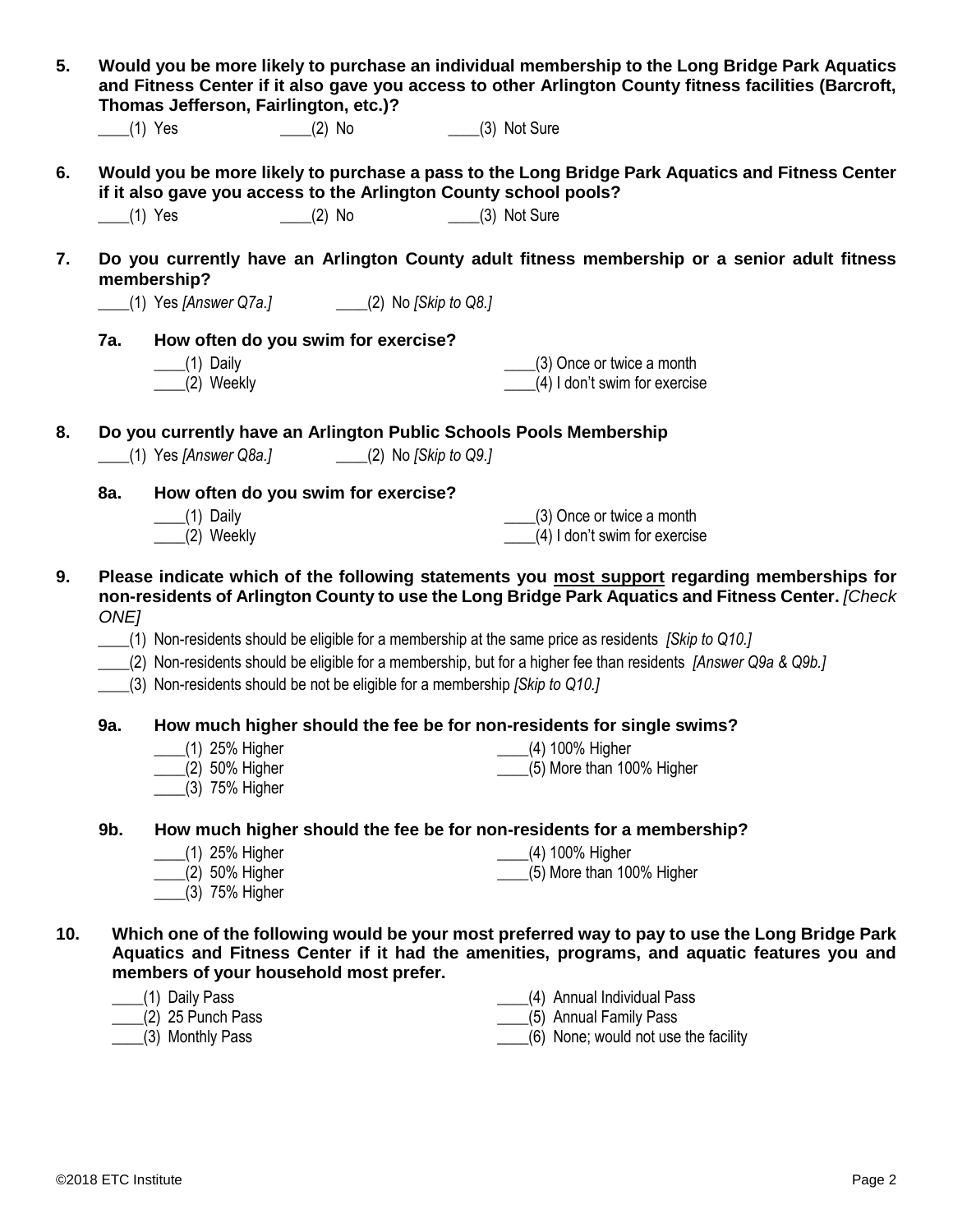| 11. | features you and members of your household most prefer. | What is the maximum amount you would be willing to pay for a DAILY ADULT FEE to use the<br>Long Bridge Park Aquatics and Fitness Center if it had the amenities, programs, and aquatic |
|-----|---------------------------------------------------------|----------------------------------------------------------------------------------------------------------------------------------------------------------------------------------------|
|     | $\frac{1}{2}$ (1) \$11 or more per day                  | $\frac{1}{1}$ (5) \$7 per day                                                                                                                                                          |

- $(1)$  \$11 or more per day
- $(2)$  \$10 per day
- $(3)$  \$9 per day
- $(4)$  \$8 per day

 $(6)$  Less than \$7 per day (please write in the maximum DAILY ADULT FEE you would pay) \$

- **12. What is the maximum amount you would be willing to pay for a DAILY CHILD FEE to use the Long Bridge Park Aquatics and Fitness Center if it had the amenities, programs, and aquatic features you and members of your household most prefer.**
	- \_\_\_\_(1) \$9 or more per day
	- $(2)$  \$8 per day
- \_\_\_\_(5) \$5 per day
	-
- \_\_\_\_(3) \$7 per day
- $(4)$  \$6 per day
- \_\_\_\_(6) Less than \$5 per day (please write in the maximum DAILY CHILD FEE you would pay)  $$$
- **12a. At what age do you feel the County should start charging for a child to use the Long Bridge Park Aquatics and Fitness Center?**
- **13. What is the maximum amount you would be willing to pay for a 25 PUNCH PASS to use the Long Bridge Park Aquatics and Fitness Center if it had the amenities, programs, and aquatic features you and members of your household most prefer.**
	- \_\_\_\_(1) \$200 or more  $(2)$  \$160-\$199 \_\_\_\_(3) \$130-\$159 \_\_\_\_(5) \$70-\$99  $(6)$  Less than \$70 (please write in the maximum PUNCH) PASS fee you would pay) \$
	- \_\_\_\_(4) \$100-\$129

**14. What is the maximum amount you would be willing to pay per month for an INDIVIDUAL ADULT PASS to use the Long Bridge Park Aquatics and Fitness Center if it had the amenities, programs, and aquatic features you and members of your household most prefer.**

- \_\_\_\_(1) \$80 per month or more
- \_\_\_\_(2) \$70-\$79 per month
- \_\_\_\_(3) \$60-\$69 per month
- $(4)$  \$50-\$59 per month
- \_\_\_\_(5) \$40-\$49 per month
- \_\_\_\_(6) Less than \$40 per month (please write in the maximum INDIVIDUAL ADULT fee you would pay) \$ \_\_\_\_\_\_\_\_\_
- **15. What is the maximum amount you would be willing to pay per month for a FAMILY PASS to use the Long Bridge Park Aquatics and Fitness Center if it had the amenities, programs, and aquatic features you and members of your household most prefer.**
	- \_\_\_\_(1) \$160 per month or more
	- \_\_\_\_(2) \$140-\$159 per month
	- \_\_\_\_(3) \$120-\$139 per month
	- $(4)$  \$100-\$119 per month
- \_\_\_\_(5) \$80-\$99 per month
- \_\_\_\_(6) Less than \$80 per month (please write in the maximum FAMILY fee you would pay)  $$$

## **Demographics**

- **16. What is your age?** \_\_\_\_\_\_ years
- **17. Counting yourself, how many people in your household are...**

| Under age 5: | Ages 15-19: | Ages 35-44: | Ages 65-74:  |
|--------------|-------------|-------------|--------------|
| Ages 5-9:    | Ages 20-24: | Ages 45-54: | Ages $75+$ : |
| Ages 10-14:  | Ages 25-34: | Ages 55-64: |              |

**18. Approximately how many years have you lived in Arlington County?** \_\_\_\_\_\_ years